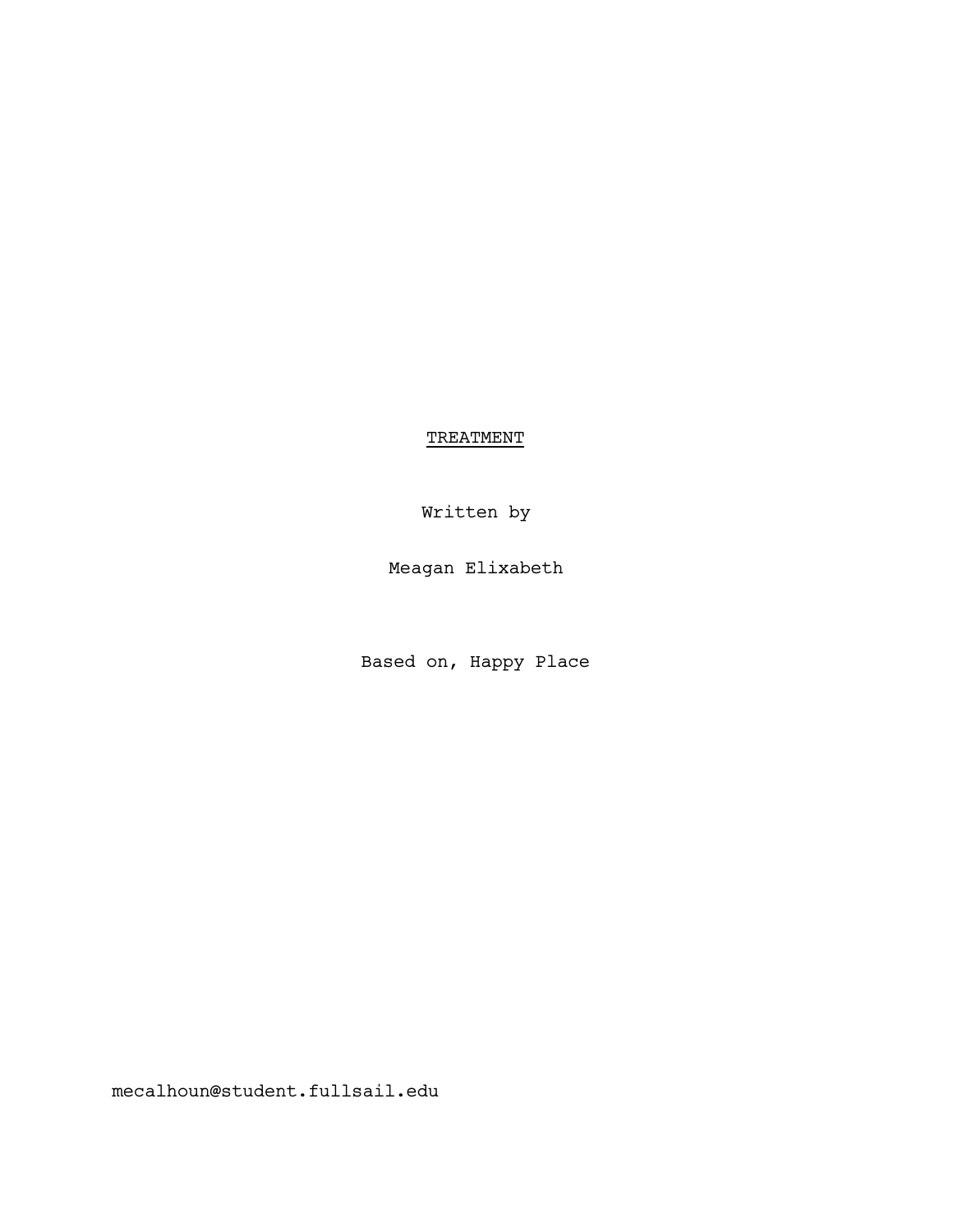INT. PSYCHIATRIC INSTITUTE - DAY ROOM - DAY

Circular tables are spread out in a large room. The walls are white, no pictures or windows.

PATIENTS sit at the tables, or shuffle throughout the room.

DAY-SHIFT NURSE, 45, plump and self-assured, goes over charts with YOUNG TECH, 23, handsome and casual, behind a counter. Behind them is a locked door, no access to patients.

ALEX, 30, slim and pale, temporary psych-ward patient, colors with crayons: a farmhouse, white picket fence, two children play in the front yard with a dog.

CARA, 30, Alex's identical twin, visitor, watches Alex.

MALE PATIENT, 35, long-term psych-ward patient, draws at the same table. A pile of broken crayons beside him.

Alex looks for the color she needs, it's not there. She reaches for a plastic bin of crayons. Fingers touch the bin--

Male Patient yanks the bin away.

MALE PATIENT

Mine.

### ALEX

I need red.

Alex tightens her grip. She pulls, but not strong enough.

Male Patient grabs with both hands. Crayons fly out.

MALE PATIENT

Mine!

He slams his hands down.

MALE PATIENT (CONT'D) Don't touch! Mine!

He bangs his head.

Day-Shift Nurse, with a cup of medication, and Young Tech appear beside Male Patient.

> DAY-SHIFT NURSE You need to calm down. Here.

Alex grabs a red crayon from the floor. She returns to her artwork and colors in flames around the house.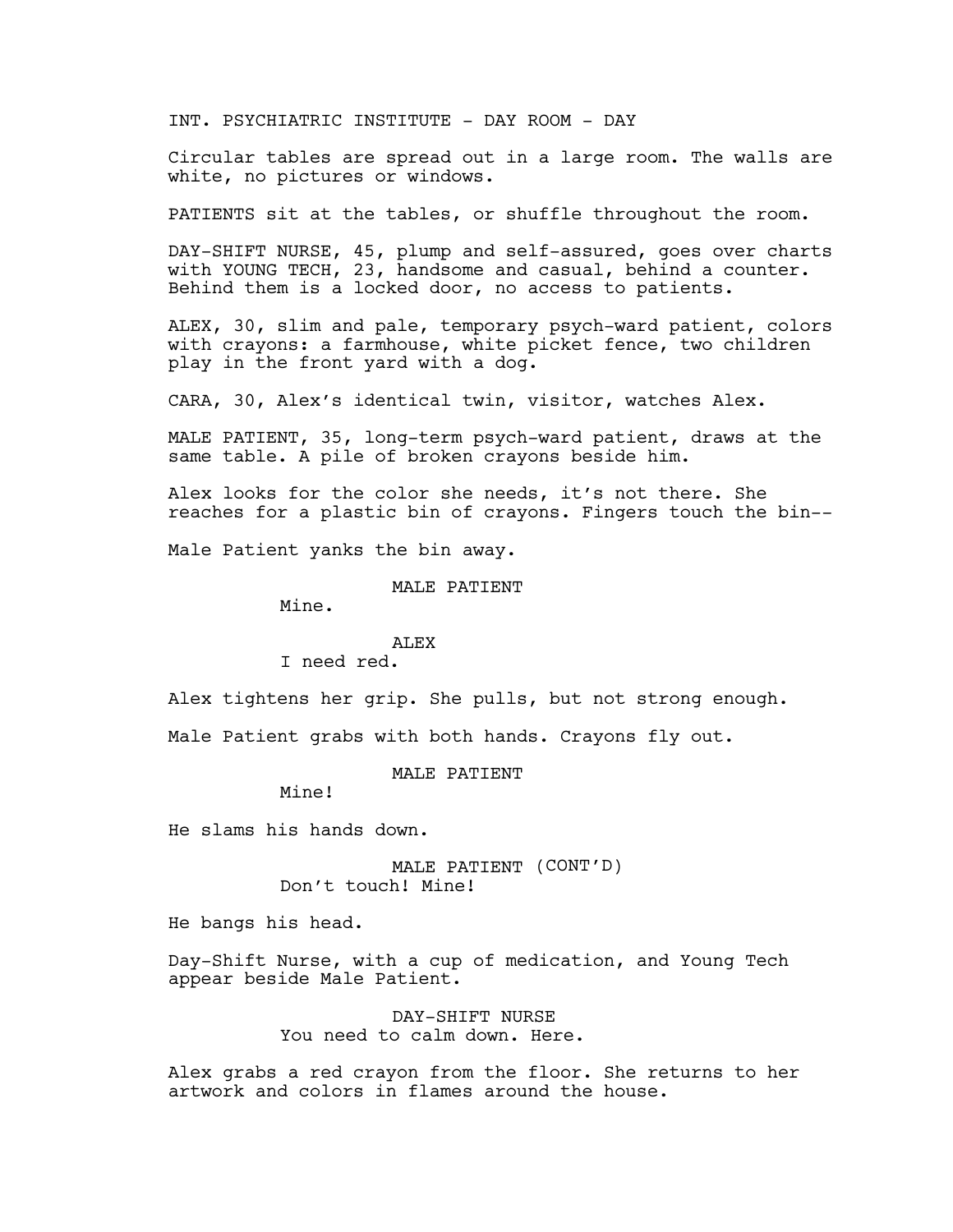CARA Why make your art destructive?

ALEX It's my happy place.

Cara studies Alex's work.

CARA Where's our parents?

ALEX Don't remember.

CARA Heard you stopped taking your meds.

ALEX So, that's why you showed today.

Cara motions to a folded piece of paper near Alex.

CARA Happy birthday.

ALEX Oh, right. Thank you.

Alex pretends there's gift wrap, fingers careful as they unfold the paper. She reveals a picture of a birthday cake, with unlit candles.

> CARA Couldn't bring the real thing. You don't like sweets anyway.

ALEX This is great.

Alex grabs a few crayons: red, orange, and yellow. She colors flames on the empty wicks.

> CARA Make a wish. ALEX

It's your birthday, too.

CARA

Together?

ALEX

Okay.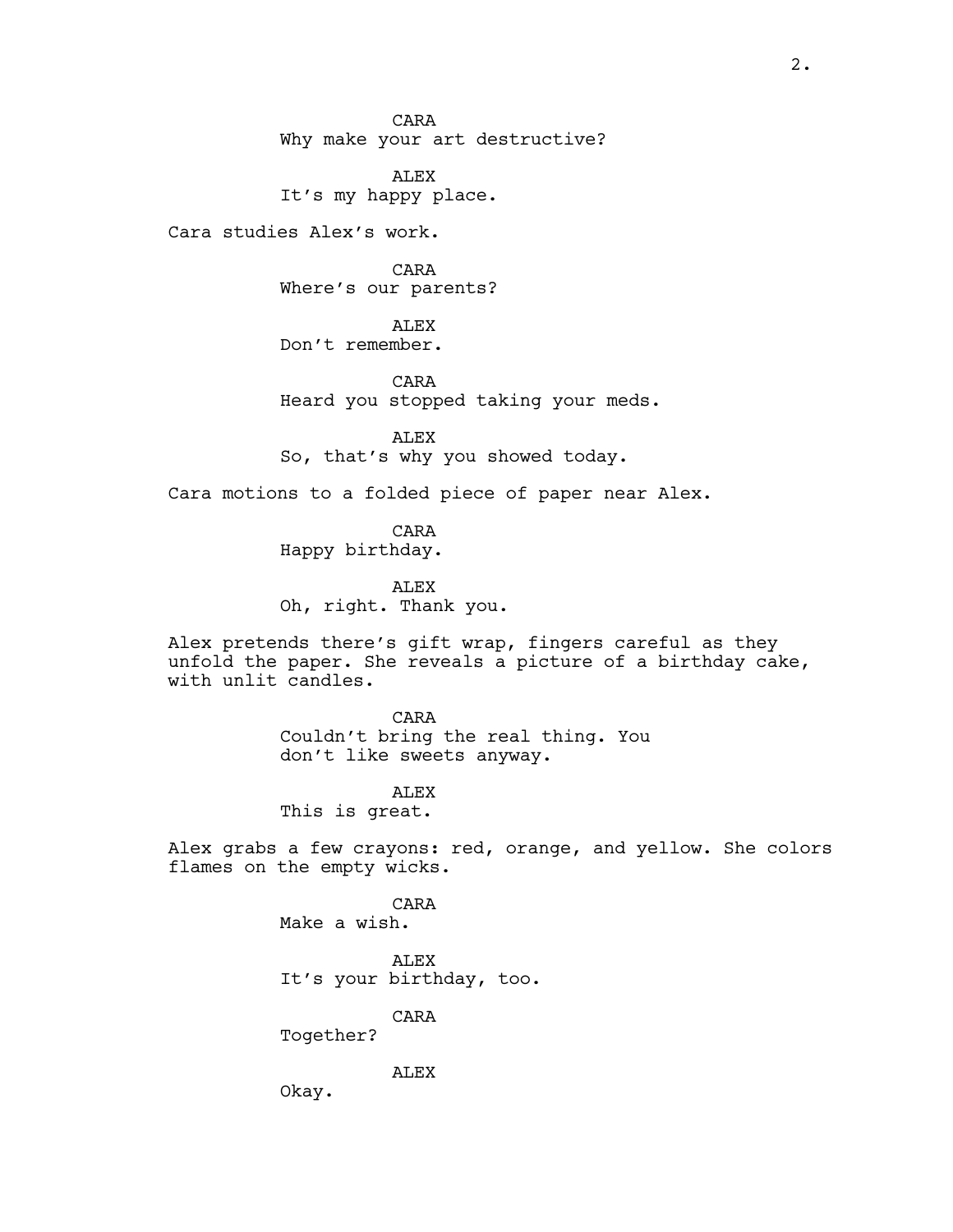CARA One. Two. Three!

At the same time, Cara and Alex blow at the make-belief candles. Spit sprays from their mouths in laughter.

> ALEX Happy birthday, Sis. Sorry I don't have a present. Didn't think I'd see ya today.

CARA What did you wish for?

ALEX I wish you would stay with me.

CARA You need to get well, Alex. It's time to go home.

A shadow is cast over the birthday cake by Day-Shift Nurse.

DAY-SHIFT NURSE You didn't show for morning meds.

ALEX Don't you see I have a visitor?

Day-Shift Nurse makes a note in her paperwork. Her free hand clutches a plastic cup, filled with blue liquid.

> ALEX (CONT'D) Doc don't trust me with pills anymore, huh?

She glances at Male Patient.

He's passed out, drool spills from his mouth, his eyes are open and glossy.

> ALEX (CONT'D) I told Doc that shit ain't right. Makes me feel weird.

Day-Shift Nurse thrusts the cup into Alex's face.

Alex looks to Cara.

CARA Take the medicine, Alex.

Alex takes the medication. She drinks it, spills some on her chin, coughs from the foul taste.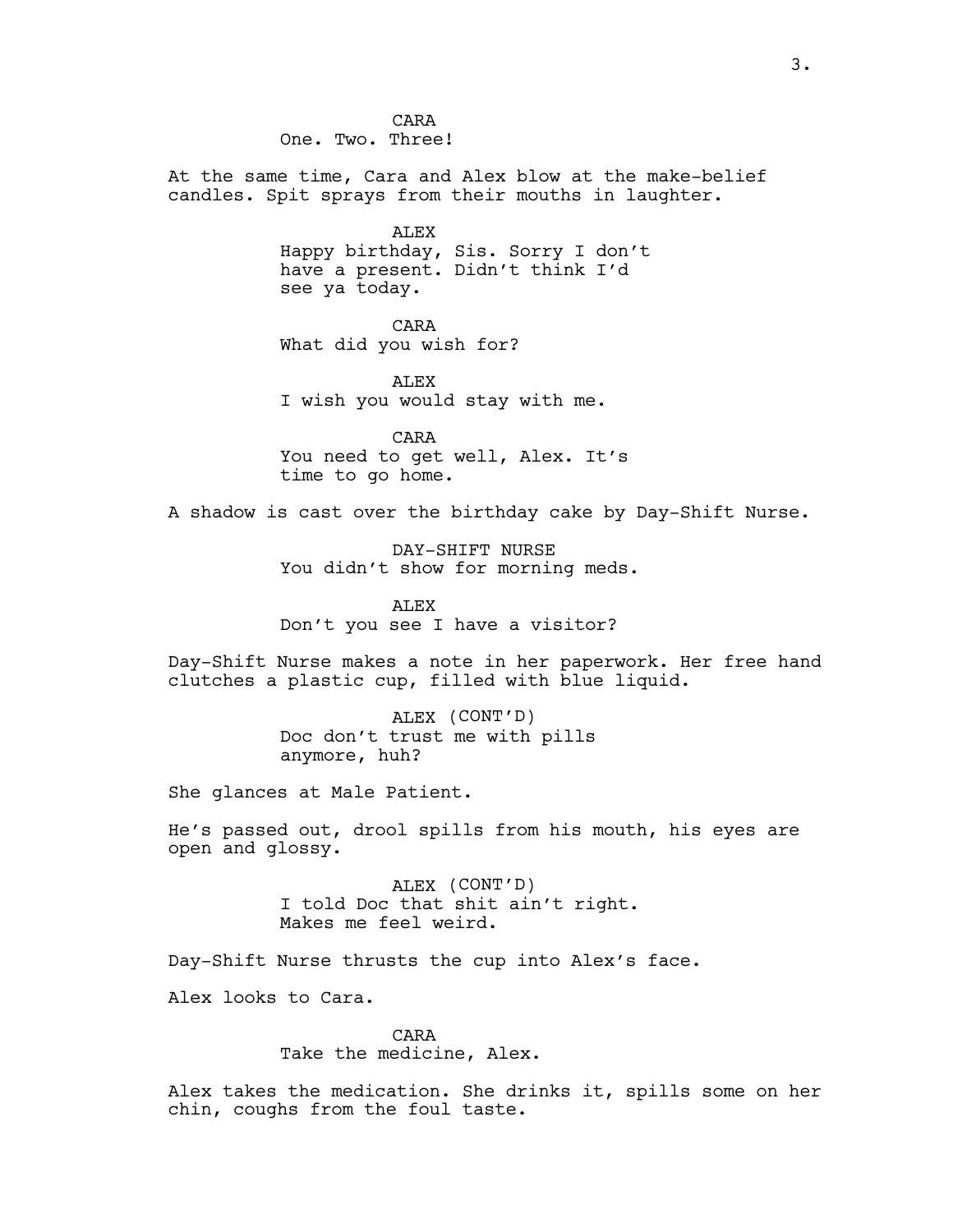Satisfied, Day-Shift Nurse moves on to her next victim.

## ALEX Don't I get a cup of water?

Alex lifts the collar of her shirt and wipes her chin.

# CARA

# Are you afraid?

A silent moment passes between them.

Patients clear tables and move chairs to form a circle for the next group.

Male Patient rests his head, drool streams from his open mouth like a broken faucet.

Alex and Cara stare at the picture of their burning home.

CARA (CONT'D) Have you told them what happened?

ALEX I show them pictures. They take notes. Think they get it?

CARA Not if you don't tell them.

Alex yawns and wipes away drool.

ALEX Damn this shit. What did you wish for? I'll have it next time.

Patients sit in a circle. GROUP THERAPIST, 33, plays music from a portable CD player.

> CARA Draw me something beautiful. A new happy place.

Day-Shift Nurse hovers over the table like a vulture.

DAY-SHIFT NURSE Alex. If you're not joining group, Doctor Gomez would like to see you.

#### **ALEX**

I have a visitor.

Day-Shift Nurse marks her clipboard.